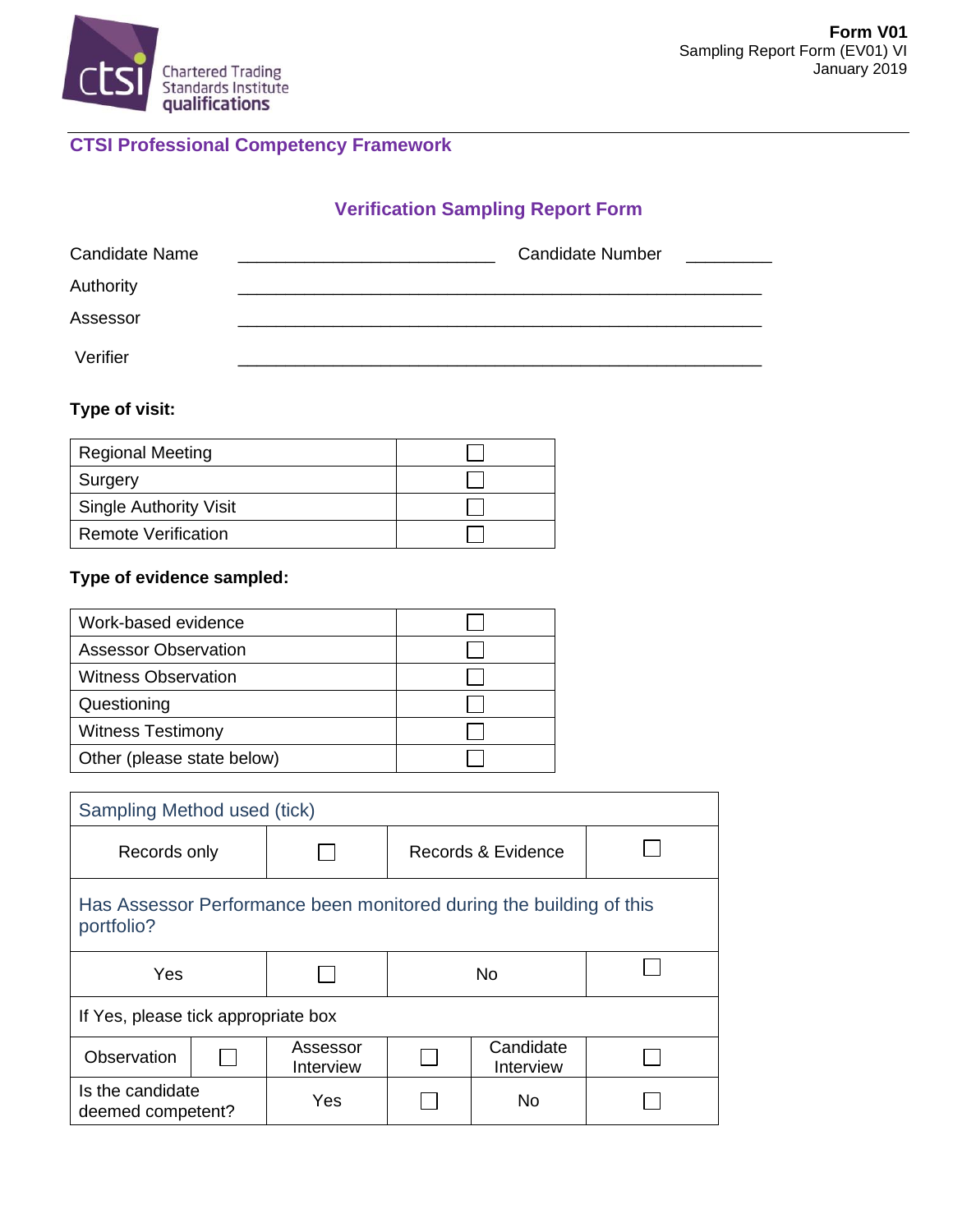|                                                                                           | <b>Yes</b> | No |
|-------------------------------------------------------------------------------------------|------------|----|
| Did the assessor directly observe the candidate?                                          |            |    |
| Have all of the assessment criteria been met?                                             |            |    |
| Have all of the required activity been met?                                               |            |    |
| Has knowledge and understanding assessed?                                                 |            |    |
| Is work product evidence available?                                                       |            |    |
| Are the candidate's assessment records being completed on an ongoing basis?               |            |    |
| Has the assessor confirmed authenticity, sufficiency, accuracy, consistency and validity? |            |    |
| Are the Internal Verifier's records being completed on an ongoing bases?                  |            |    |
| Were you able to follow a clear audit trail through the Portfolio Building Process?       |            |    |

#### **Summary of Findings**:

**Feedback and action points**:

Verifier Name:

Region:

Date

*Sign off once all action points are being / have been addressed*

*I confirm that all action points as above have now been completed and requirements satisfied*.

Name: Date: Signature: Signature: Date: